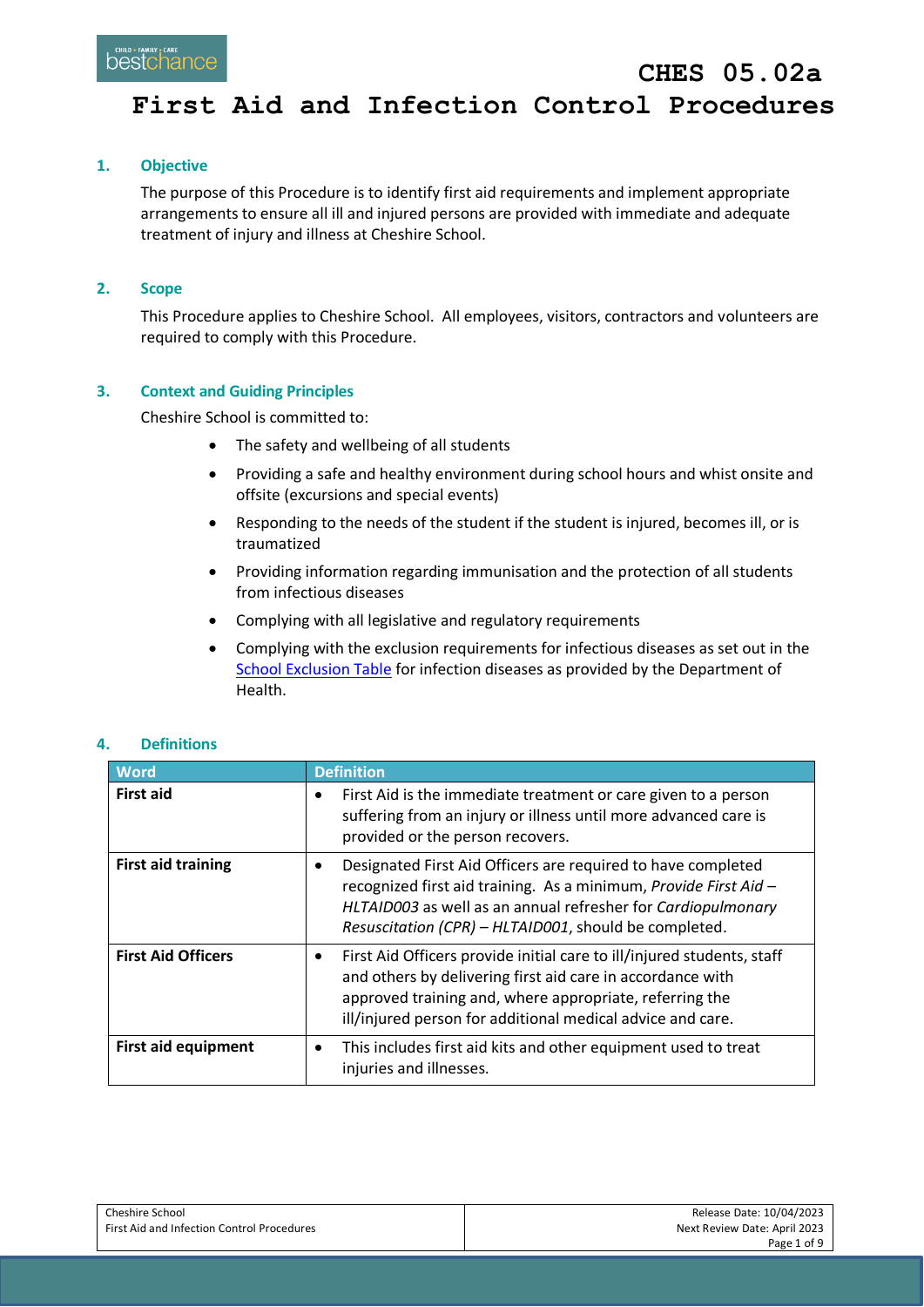### **5. Accountabilities and Responsibilities**

### **5.1. Parents, Guardians and Carers**

Parents, guardians and carers are responsible for:

- Informing the Head of School (or delegate) of any known medical conditions or infectious diseases that the student has
- Providing the Head of School (or delegate) with appropriate medical information (including immunisation records and action plans) where injuries, illnesses or diseases require specific interventions
- Providing updates to the school on any changes in student medical conditions and/or required treatments
- Informing the Head of School (or delegate) as soon as practicable if their child is infected with any of the diseases listed in the school exclusion table

### **5.2. All Employees**

All School employees are responsible for:

- Being familiar with the School's *First Aid Policy* and *First Aid and Infection Control Procedures*
- Providing first aid treatment, within the limits of their skill, expertise, training and responsibilities
- Following infection prevention and control strategies and action list in the *First Aid and Infection Control Procedures*, within the limits of their skill, expertise, training and responsibilities

### **5.3. Head of School**

The Head of School is responsible for:

- Completing an annual *First Aid Risk Assessment* of the school's first aid requirements. This assessment includes:
	- o Planning for the reasonable first aid needs onsite or during approved offsite activities
	- o Ensuring there is sufficient suitable trained and qualified first aid staff
	- o Auditing the school environment for any potential hazards
	- o Reviewing of all first aid and information prevention/control data
	- o Reviewing all infection prevention and control strategies and actions
	- o Facilitating immunization programs
- Ensuring that staff are trained in accordance with relevant legislation; and
- Ensuring students attend the school in accordance with the *Public Health and Wellbeing Regulations 2019* and impose exclusions where the regulations require

#### **5.4. First Aid Officer**

The First Aid Officer will be responsible for:

| Cheshire School                            | Release Date: 10/04/2023     |
|--------------------------------------------|------------------------------|
| First Aid and Infection Control Procedures | Next Review Date: April 2023 |
|                                            | Page 2 of 9                  |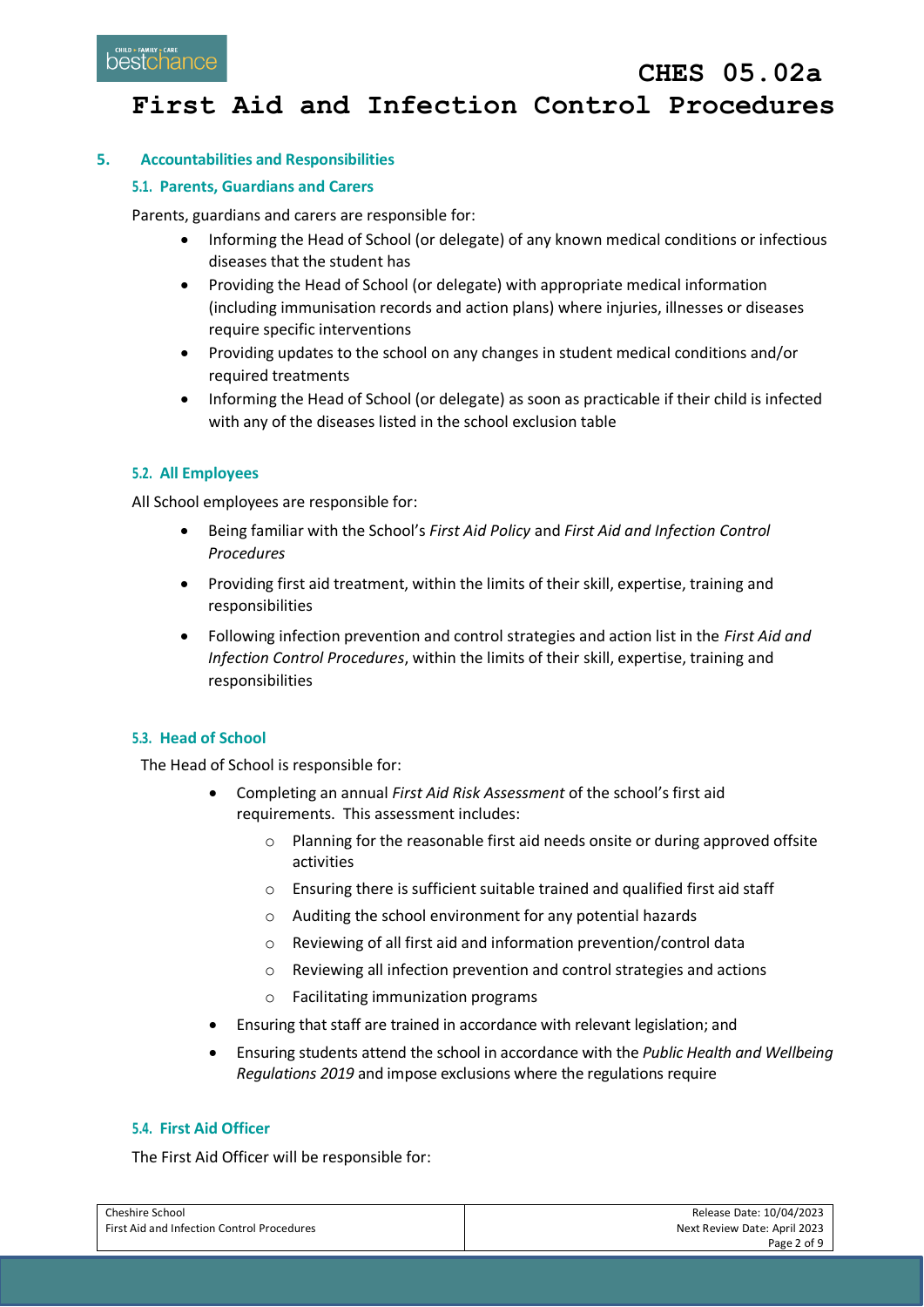# **CHES 05.02a**

## **First Aid and Infection Control Procedures**

- Ensuring that all medical Action Plans for students with specific medical needs ( eg asthma, anaphylaxis, diabetes, epilepsy, etc.) are kept up to date and easily accessible to staff
- Regularly audit first aid kits, equipment and facilities
- Ensuring '000' is promptly called in an Emergency, when required
- Providing first aid support commensurate with competency and training
- Conducting the annual *First Aid Risk Assessment* with the Head of School to identify the first aid training and resource needs of the school for all onsite and offsite activities
- Implementing all risk control measures identified in the annual *First Aid Risk Assessment*
- Determining the need for and location of all first aid signage according to Australian Standards
- Maintaining a first aid register for all treatments and interventions administered/provided to a student or staff member
- Ensuring all staff related incidents are followed up by the staff member with submission of required documentation
- Providing/arranging for all appropriate immunization programs to be delivered to staff, volunteer parents and students

### **6. Procedure**

### **6.1. First Aid Risk Assessment**

It is the responsibility of the Head of School (or their delegate) to ensure that the first aid needs of the school are identified and met. This will be achieved by completion of a *First Aid Risk Assessment*, in consultation with First Aid Officers.

When conducting the *First Aid Risk Assessment*, considerations should include:

- the size and layout of the school (e.g. terrain, access and egress, proximity of high hazard areas and isolated areas to first aid, etc.)
- any high-risk areas (e.g. technology areas, workshops, food preparation areas, chemical storage areas)
- the number of employees, students, contractors and volunteers in the workplace
- the nature of hazards
- previous accident/incident data and injury trends
- any authorised after-hours programs and/or shift work
- the nature and location of school excursions and camps
- school leased/owned vehicles
- the location of the site (i.e. proximity to medical facilities and access to ambulance services)
- first aid facilities and supplies that are needed
- number of first aid officers needed, and the type of training they should attend.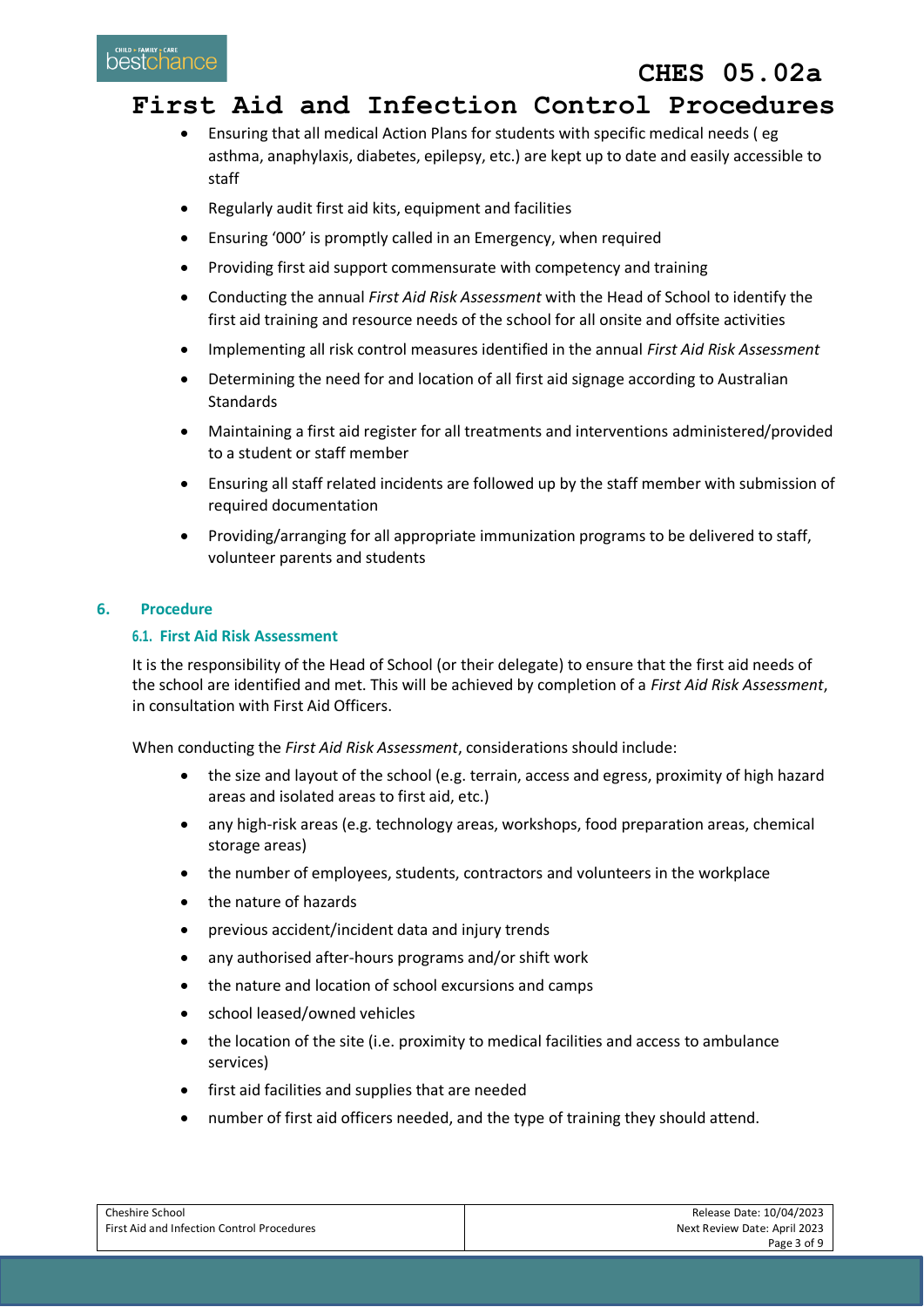### **6.2. First Aid Officer Training**

It is the responsibility of the Head of School (or their delegate) to ensure that the First Aid Officer and staff have completed recognised first aid training that meets the requirements of *Provide First Aid - HLTAID003* as well as completing an annual refresher for *Cardiopulmonary Resuscitation (CPR) - HLTAID001*, as a minimum. The level of training required should be determined by the first aid risk assessment.

The Head of School (or their delegate) are also required to keep and maintain records of first aid training completed by all staff, using the First Aid Training Register template.

### **6.3. First Aid Kits**

The Head of School (or their delegate) is required to determine the appropriate contents of the workplace first aid kits in consultation with the First Aid Officer.

First aid kits should meet the first aid requirements of the School. This includes the number of first aid kits and their contents as identified in the *First Aid Risk Assessment*.

Regular inspections of first aid facilities, including a review of the first aid kits onsite, is recommended and these inspections are scheduled and conducted at least biannually. The First Aid Officer should also ensure that first aid kit contents are restocked within date, as required.

As a guide, below is a list of contents that a first aid kit should contain, as a minimum, in accordance with the First Aid Compliance Code:

| Basic first aid notes                      | $\bullet$ | Medium sterile un-medicated wound            |
|--------------------------------------------|-----------|----------------------------------------------|
| Disposable gloves                          |           | dressings                                    |
| <b>Resuscitation mask</b>                  | ٠         | Large sterile un-medicated wound dressings   |
| Individually wrapped sterile adhesive      |           | Non-allergenic tape                          |
| dressings                                  |           | Rubber thread or crepe bandage               |
| Sterile eye pads (packet)                  |           | <b>Scissors</b>                              |
| Sterile coverings for serious wounds       |           | Tweezers                                     |
| <b>Triangular bandages</b>                 |           | Suitable book for recording details of first |
| Safety pins                                |           | aid provided                                 |
| Small sterile un-medicated wound dressings |           | Sterile saline solution                      |
|                                            |           | Plastic bags for disposal.                   |

#### **6.4. First Aid Rooms/Sickbays**

Following the completion of the *First Aid Risk Assessment*, where it has been determined that a First Aid Room is necessary, the Head of School (or their delegate) will ensure that the room will be located so it is accessible to injured persons, be well lit, ventilated and clearly identified with appropriate signage.

Where a First Aid Room is determined to not be required, schools must provide a first aid area (Sick Bay) for ill or injured students, employees or other people to rest in. Sick Bays should meet as many as possible of the minimum requirements for First Aid Rooms.

| <b>Cheshire School</b>                     | Release Date: 10/04/2023     |
|--------------------------------------------|------------------------------|
| First Aid and Infection Control Procedures | Next Review Date: April 2023 |
|                                            | Page 4 of 9                  |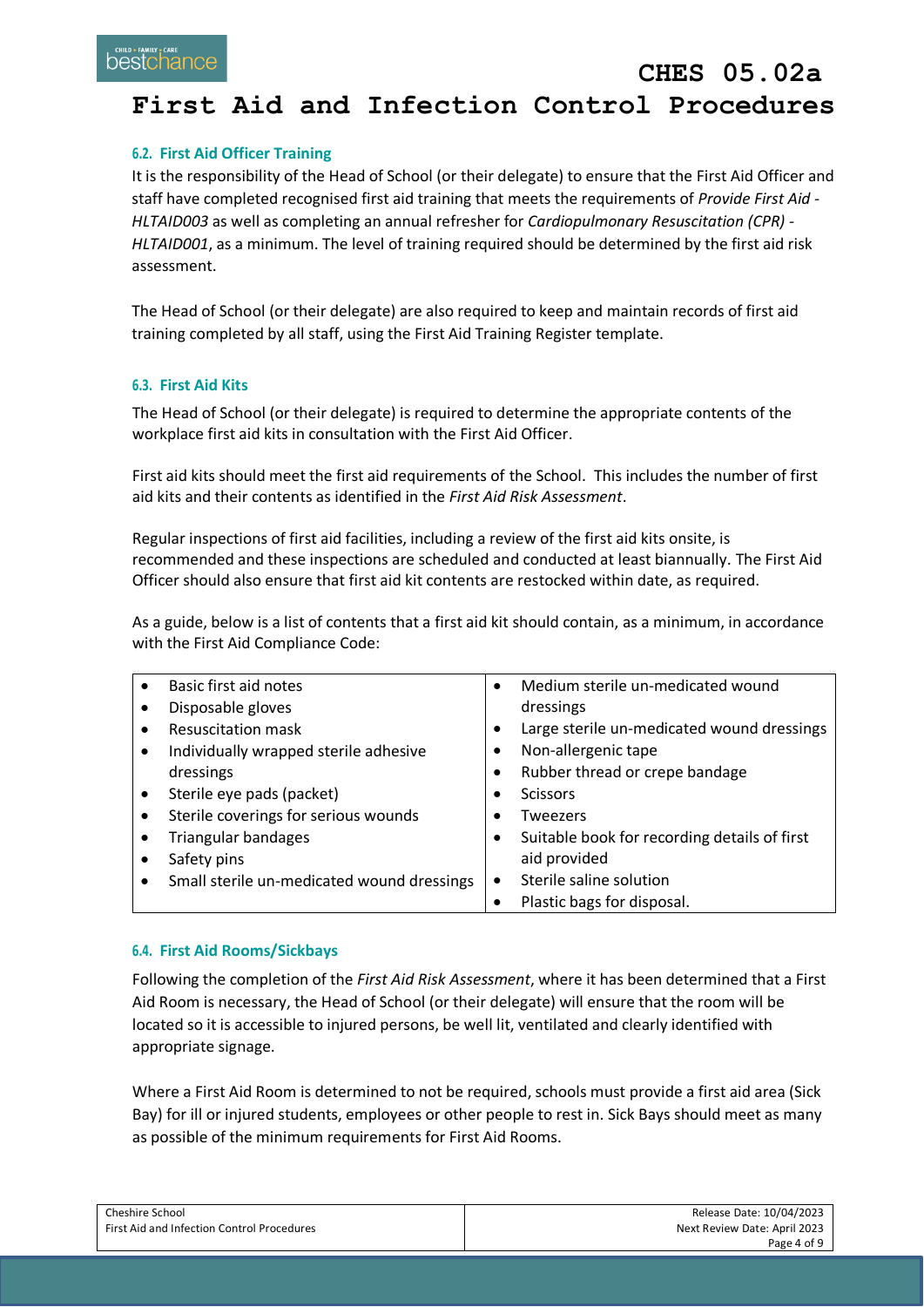Below is a list of items (minimum requirements) that should be provided when establishing a First Aid Room, in accordance with the Compliance Code: First aid in the workplace.

|   | Personal Protective Equipment (eye       | ٠ | First aid kit appropriate for the school       |
|---|------------------------------------------|---|------------------------------------------------|
|   | protection, gloves, apron/gown)          |   | <b>Blankets and pillows</b>                    |
|   | Resuscitation mask                       |   | Desk and telephone                             |
|   | Electric power points                    |   | List of emergency telephone numbers            |
|   | Sharps disposal system                   |   | Signage indicating emergency first aid         |
|   | Biohazard Waste Container/Sanitary Waste |   | procedures                                     |
|   | <b>Bin</b>                               |   | <b>Emergency Management Contact Details</b>    |
|   | Work bench or dressing trolley           |   | Sheet clearly displayed                        |
|   | Cupboards for storing medicaments,       |   | Stretcher (if a need is identified using First |
|   | dressings and linen                      |   | Aid Risk Assessment)                           |
| ٠ | Sink and wash basin (with hot and cold   |   |                                                |
|   | water)                                   |   |                                                |
|   | An upright chair                         |   |                                                |

**Note:** Monitors and Closed Circuit Television (CCTV) cameras are prohibited from being installed in First Aid Rooms or Sick Bays.

### **6.5. Automatic External Defibrillators**

An Automated External Defibrillator (AED) is a small, portable, easy to operate lifesaving medical device designed to analyse an unconscious person's heart rhythm and automatically deliver an electrical shock to a person having a Sudden Cardiac Arrest. An AED will not deliver a shock unless it detects a shockable heart rhythm.

Automatic External Defibrillators (AED) are not normally required in first aid kits or first aid room supplies. Schools may determine that an AED be included as part of the first aid provision, particularly where the First Aid Risk Assessment indicates circumstances where life-threatening injuries could result and timely access to emergency services cannot be assured. Prospective AED operators should be trained in their correct use.

As a guide, refresher training is required every twelve months. AED function, batteries and pads should be checked monthly and after each use.

### **6.6. Administering Medication**

Administering of medication during school hours should be considered only when there is no other alternative, such as when the medication is prescribed by a medical practitioner to be taken at scheduled times.

Authorisation should be obtained from a medical practitioner to administer any prescription medication to students.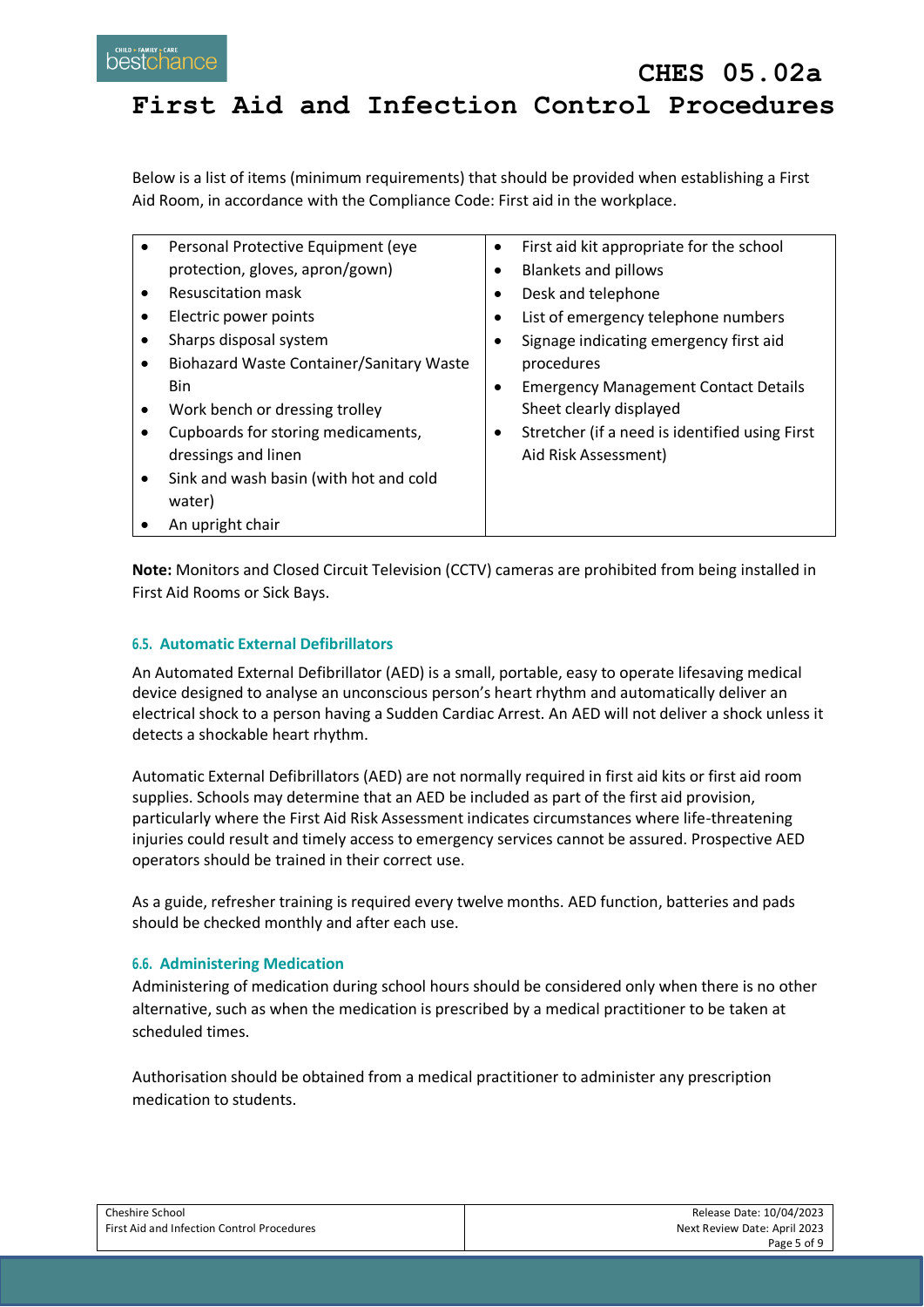### *Medication Administration Authorisation Requirements*

The Head of School (or their delegate) must ensure that medication is not be administered at School, except where:

- prescription medication has been supplied by the parents, guardians and/or carers and written medical advice from a medical practitioner has been provided;
- non-prescription medication has been supplied by the parents/guardians and a medication form has been completed and signed by the parents/guardians.

### *Dispensing Medication*

The School adopts the following strategies for the administering of medication:

- Check and adhere to pharmacy label instructions or parent instructions prior to administering (e.g. 'to be taken with food').
- Ensure the following are checked before administering medication to students:
	- correct medication
	- correct student
	- correct dose
	- correct time
	- correct route (e.g. inhaled/orally)
	- correct documentation

Analgesics, such as, aspirin and paracetamol are not to be stored or dispensed to students.

Employees are responsible for carrying and dispensing their own medication (prescribed or over the counter).

A medication log or equivalent official medications register should be used by the person administering the medication.

### **6.7. Infection and Prevention Control**

Adequate infection and prevention control must be practiced at all times when administering first aid or cleaning up blood or bodily fluids. The following infection control procedures must always be adhered to:

- wear protective gloves when in contact with bodily fluids, non-intact skin and mucous membranes
- wear a mask, eye protection and a gown where there is a risk of splashing blood or other bodily fluids
- cover cuts and abrasions with water proof occlusive dressing to avoid contamination of cuts/abrasions with another person's blood and/or bodily fluids
- remove any broken glass or sharp material with forceps or tongs and place in sharps container
- wash hands thoroughly after direct contact with an ill or injured person or blood/bodily fluids with warm soapy water, rinse, dry and sanitise hands using an alcohol-based rub or gel.

| Cheshire School                            | Release Date: 10/04/2023     |
|--------------------------------------------|------------------------------|
| First Aid and Infection Control Procedures | Next Review Date: April 2023 |
|                                            | Page 6 of 9                  |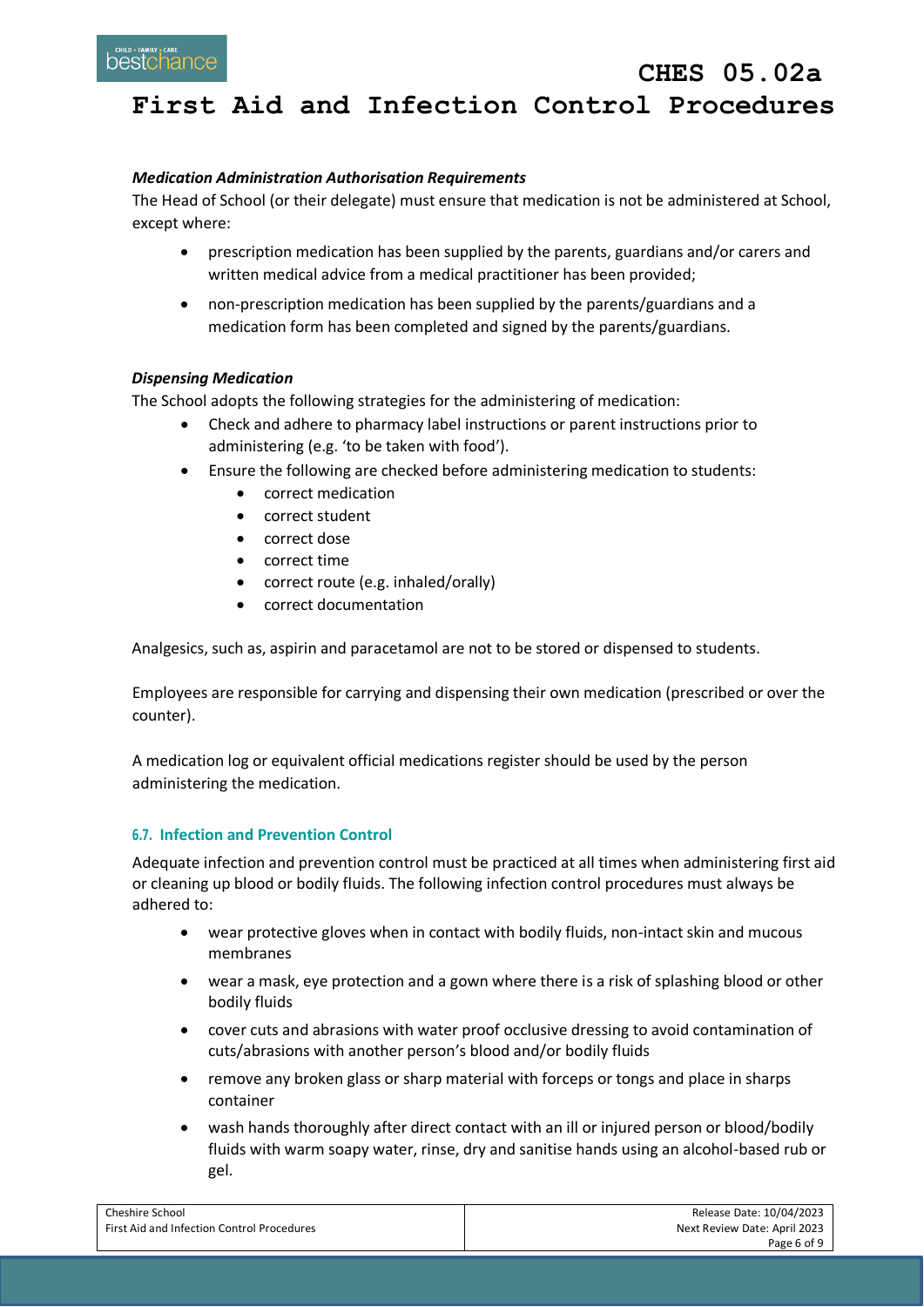## **CHES 05.02a First Aid and Infection Control Procedures**

If any clothing becomes soiled in bodily fluids, it is to be disposed of in the biohazard bag along with the bodily fluids (e.g. blood) or washed in **warm** water and detergent (e.g. vomit, faeces), and hands are to be washed in warm soapy water.

If there is an incident involving a needle stick injury, or similar injury where there is cause for concern that the person may have come into contact with an infectious disease then medical advice must be sought **immediately**. Only trained First Aid Officers should attempt to collect and dispose of any used or discarded syringes into a sharps container.

| <b>Strategy</b>                                | <b>Description</b>                                                                                                                                                                                                                                                                                                                 |
|------------------------------------------------|------------------------------------------------------------------------------------------------------------------------------------------------------------------------------------------------------------------------------------------------------------------------------------------------------------------------------------|
| <b>Hand washing</b>                            | Employees and students must have access to hand washing<br>$\bullet$<br>and drying facilities including soaps and paper towel or hand<br>dryers.                                                                                                                                                                                   |
| <b>Coughing and sneezing</b>                   | Employees and students should be encouraged to exercise<br>$\bullet$<br>good hygiene practices, including covering their mouth and<br>nose with a tissue and washing hands after using or disposing<br>of tissues. If a tissue is not available, remind students and<br>staff to cough or sneeze into their upper sleeve or elbow. |
| <b>Cleaning</b>                                | Cleaning and disinfection materials should be readily<br>$\bullet$<br>available in the school, particularly in food preparation, first<br>aid and physical education areas in the event of a blood or<br>bodily substance spill.                                                                                                   |
| <b>Food handling and storage</b>               | Food needs to be handled correctly to ensure that it does not<br>$\bullet$<br>become contaminated. If food is not stored, displayed or<br>transported correctly, bacteria can multiply to dangerous<br>levels.                                                                                                                     |
| Sand pit/ soft fall                            | Sand pits can be a source of infection and need to be well<br>$\bullet$<br>maintained and kept clean. When not in use, it is<br>recommended that sand pits be securely covered to prevent<br>contamination, particularly with animal waste.                                                                                        |
| <b>Waste management</b>                        | Ensure that appropriate and sufficient waste receptacles are<br>$\bullet$<br>available and a waste disposal regime is in place to manage<br>various types of waste including sanitary waste, sharps<br>disposal, etc.                                                                                                              |
| Safe handling of sharps                        | Sharps may be contaminated with blood, bodily fluids or<br>$\bullet$<br>chemicals, posing a risk of infection of illness if they<br>penetrate the skin. It is essential to follow safe procedures<br>when using and disposing of sharps.                                                                                           |
| Spills management (blood<br>and bodily fluids) | Should be dealt with as soon as possible. Assume all blood<br>$\bullet$                                                                                                                                                                                                                                                            |

*Strategies to prevent the spread of infectious diseases*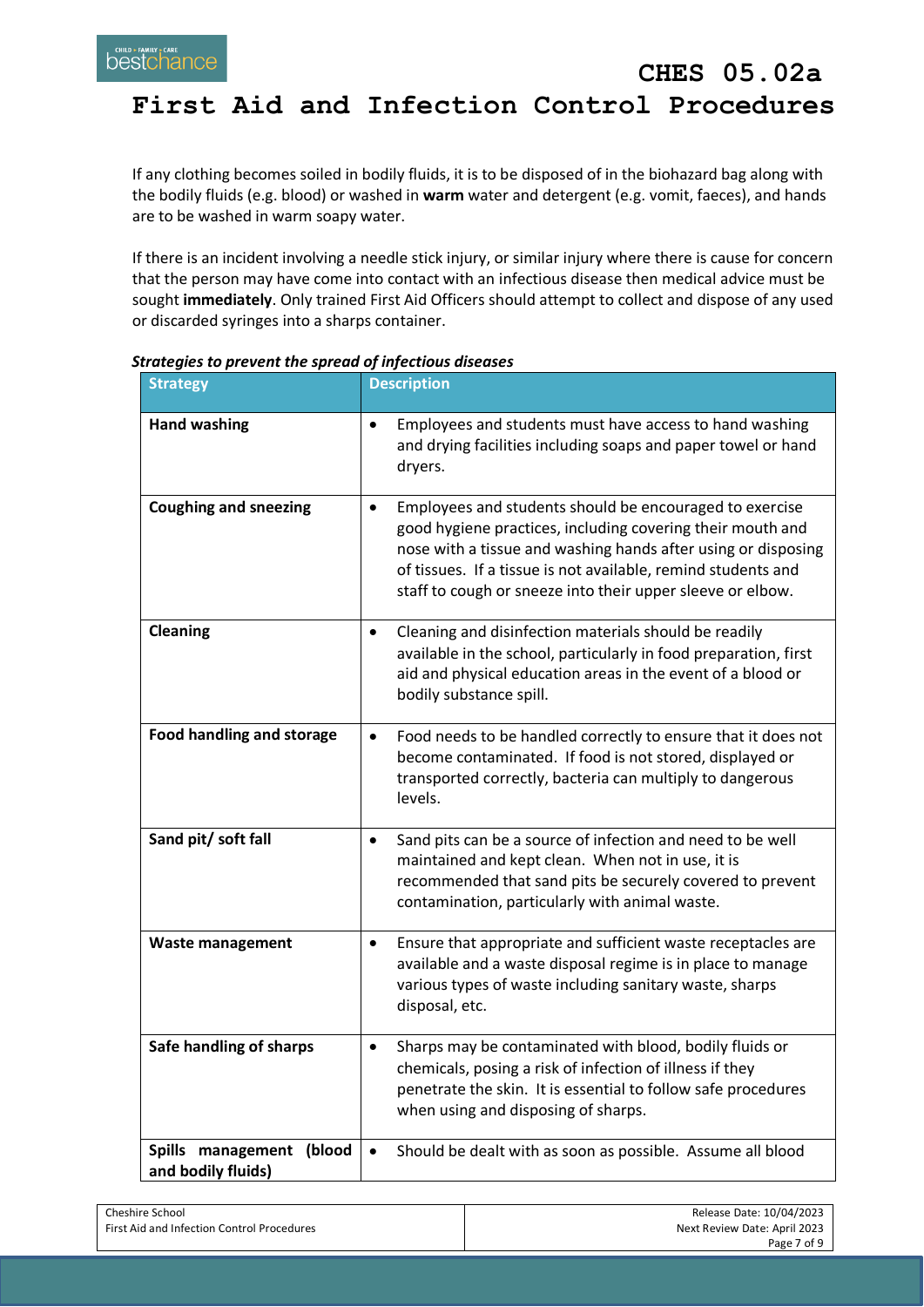**CHES 05.02a**

**First Aid and Infection Control Procedures**

|                           | and bodily substances are potentially infectious.                                              |
|---------------------------|------------------------------------------------------------------------------------------------|
| <b>Animals in schools</b> | Animals may carry infections, so hands must be washed and<br>dried after handling any animals. |

### *Infectious Diseases Exclusion Periods*

The Head of School (or their delegate) should ensure that they are aware of the infectious diseases' exclusion periods and the infectious diseases that are notifiable to the Department of Health.

Further information about infectious diseases and exclusion periods can be found on the Victorian Department of Health website.

### **6.8. Cleaning and Sanitising**

Where a blood/biological spill has occurred, the following must be adhered to:

- isolate the area where the incident occurred
- clean up blood and other body fluids spills with disposable paper towels/tissues or by using a Biohazard Spill Kit
- use hospital grade disinfectant (use 5mL of bleach to 500mL of water) to sanitise the area
- dry the area with disposable paper towels/tissues after clean-up (as wet areas attract contaminants)
- where a spill occurs on carpet, shampoo as soon as possible. Do not use disinfectant. Steam cleaning may be used instead.
- Items such as scissors and tweezers are to be cleaned and disinfected/sterilized after use.

### **6.9. Disposal of Contaminated Waste**

- Contaminated waste (e.g. dressings, wipes, cleaning cloths, nappies, human tissue, and blood and laboratory waste) should be disposed of in:
	- containers/bags; or
	- the general waste in suitably labelled bags (bags are to be double bagged); or
	- **Sanitary Waste Bins.**

Sharps should be disposed of in a sharps container. All sharps containers must be compliant with AS 4031: Non reusable containers for the collection of sharps medical items used in health care areas.

### **6.10.Incident Reporting**

It is vital that all incidents and near misses are reported as per the School's normal incident reporting process. This will allow the Head of School (or their delegate) to investigate the cause of the incident and to implement appropriate risk controls to prevent a recurrence.